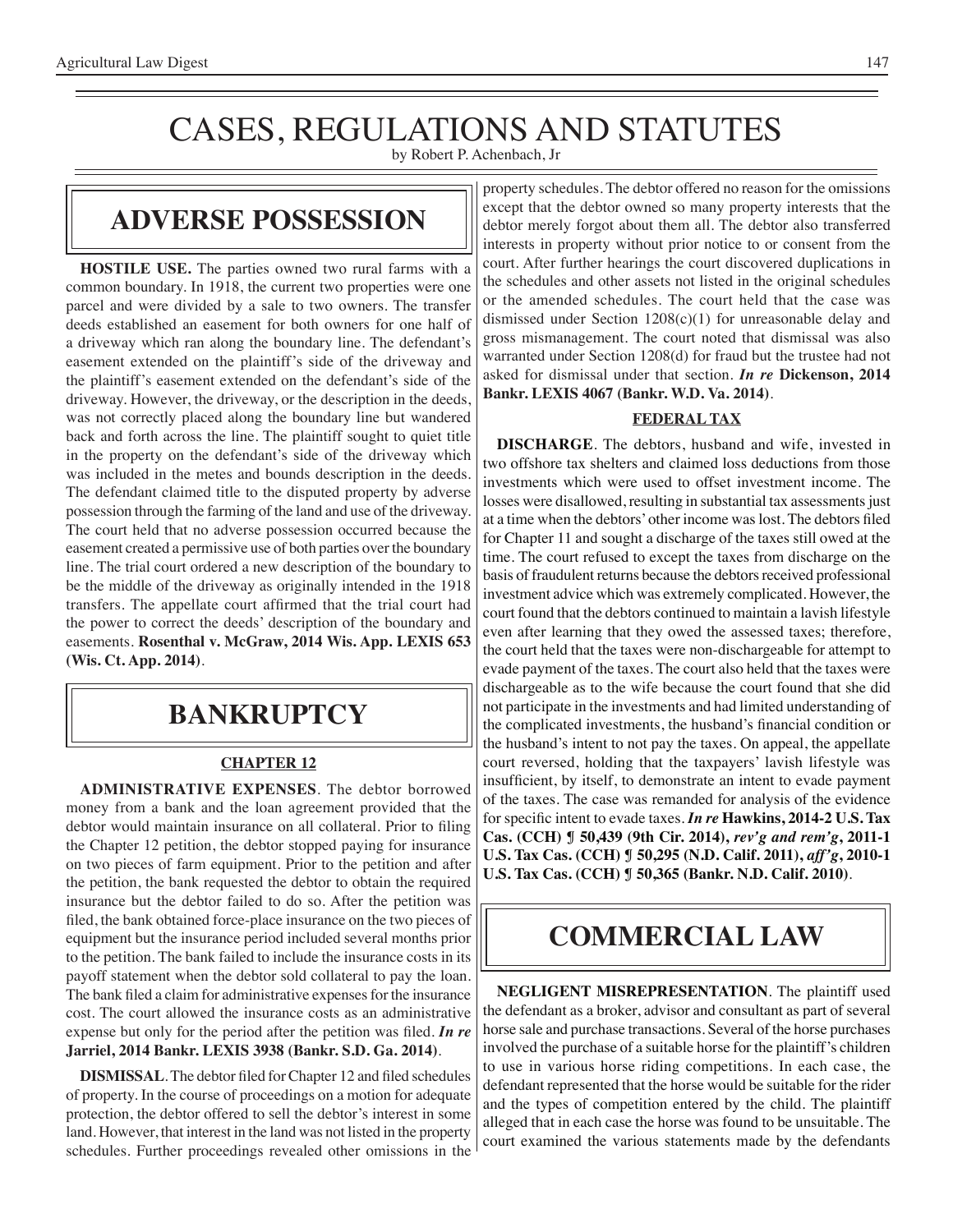and determined that a few statements were statements of fact, such as whether the horse had won any competitions, and held that the plaintiffs failed to show that those fact statements were false. The court found most of the statements to be true from evidence supplied by the defendant and not contradicted by any evidence supplied by the plaintiff. The other statements, such as whether the horse would be a good match for the child, were found to be opinions and not supportive of an action for negligent misrepresentation. Thus, the court granted summary judgment for all negligent misrepresentation claims. **Olympic Dreams, LLC v. Clark, 2014 U.S. Dist. LEXIS 120064 (D. Conn. 2014)**.

# **federal FARM PROGRAMS**

**CROP INSURANCE.** The CCC and FSAhave adopted as final regulations implementing the new Agriculture Risk Coverage (ARC) and Price Loss Coverage (PLC) Programs authorized by the 2014 Farm Bill. The regulations also include conforming changes to certain FSA regulations that apply to multiple programs. ARC and PLC provide producers a choice between a program that provides counter-cyclical type of payment support, PLC, and a revenue support type of program, ARC. During a defined election period, current producers can elect different programs for different covered commodities on a farm, for example, choosing PLC for corn and ARC county option for soybeans on the same farm. ARC offers the additional choice of a revenue guarantee based on average revenue for a county or on actual historical revenue for an individual farm. If a producer elects ARC individual coverage based on historical revenue for that specific farm, however, all the farm's covered commodities are elected with that option, with no option for PLC on that farm. The regulations specify the eligibility requirements, enrollment procedures, and payment calculations for ARC and PLC. **79 Fed. Reg. 57703 (Sept. 26, 2014)**.

# **FEDERAL ESTATE AND GIFT taxation**

**VALUATION**. The decedent and pre-deceased spouse had owned an extensive collection of various art works. The couple had created limited-term grantor retained income trusts and contributed several pieces of art to the trusts. When the predeceased spouse died, the spouse's trust interest passed to the decedent. At the termination of the trusts, the children received a 50 percent share of the trust assets. In addition, the portion of the art works in the pre-deceased spouse's estate passed to the decedent who disclaimed 26 percent of value of each piece so that portion of the art work value passed to the children. Thus, the children owned fractional shares of the artwork with the decedent. The estate claimed a 44.75 percent discount on the value of the art in the decedent's estate for lack of control and marketability due to owning a fractional interest. The court held that the estate was entitled to a 10 percent discount because the other interest holders, the decedent's children, would immediately purchase any sold fractional interests in the art. On appeal the appellate court reversed, holding that the 44.75 percent discount was more accurate in that a willing buyer would pay less for the fractional interests in the art due to the restrictions on alienation of the interests. **Estate of Elkins v. Comm'r, 2014-2 U.S. Tax Cas. (CCH) ¶ 60,683 (5th Cir. 2014),** *rev'g***, 140 T.C. No. 5 (2013)**.

# **federal income taxation**

**ACCOUNTING METHOD**. The IRS has issued a revised revenue procedure for automatic consent of the IRS for certain changes in accounting methods. In most situations, a completed and filed current Form 3115, *Application for Change in Accounting Method*, will serve as the application for consent to change accounting methods. The procedures generally apply to applications to change accounting methods that are filed on or after September 18, 2014. **Rev. Proc. 2014-54, I.R.B. 2014-41**.

**ALIMONY**. The taxpayer was divorced and the divorce decree provided that the taxpayer was required to withdraw funds from the taxpayer's IRA which would be paid to the ex-spouse's IRAin a rollover under a qualified domestic relations order. The decree did not excuse the taxpayer's obligation to pay the IRA funds if the ex-spouse died before the distribution. However, the taxpayer failed to execute the distribution until the ex-spouse received a separate court order in a lawsuit filed to enforce the divorce decree terms. The taxpayer claimed the distribution as an alimony payment excluded from taxable income. The court held that the distribution was not alimony because the obligation did not meet the I.R.C.  $\S 71(b)(1)(D)$  requirement that the obligation to make alimony payments be extinguished by the ex-spouse's death. **Laremore v. Comm'r, T.C. Summary Op. 2014-94**.

**CHARITABLE CONTRIBUTIONS**. The taxpayer was a limited liability company formed as a joint venture between a I.R.C. § 501(c)(3) corporation and a for-profit corporation. The taxpayer was required to obtain a certificate from the state and the certificate required certain operations to be undertaken by the taxpayer or the taxpayer was required to make contributions to other I.R.C.  $\S$  501(c)(3) organizations. The IRS ruled that, because such contributions were required by state law in order for the taxpayer to continue in business, the contributions bore a direct relationship to the taxpayer's business and were made with a reasonable expectation of a financial return commensurate with the amount of the payment. See *Rev. Rul. 72-314, 1972-1 C.B. 44*. Thus, the IRS held that the charitable contributions made to satisfy the certificate requirements were not eligible for the charitable deduction. **Ltr. Rul. 201437004, May 30, 2014**.

#### **CORPORATIONS**

FOREIGN INVERSIONS. The IRS has announced that it will issue regulations targeting corporate inversion transactions.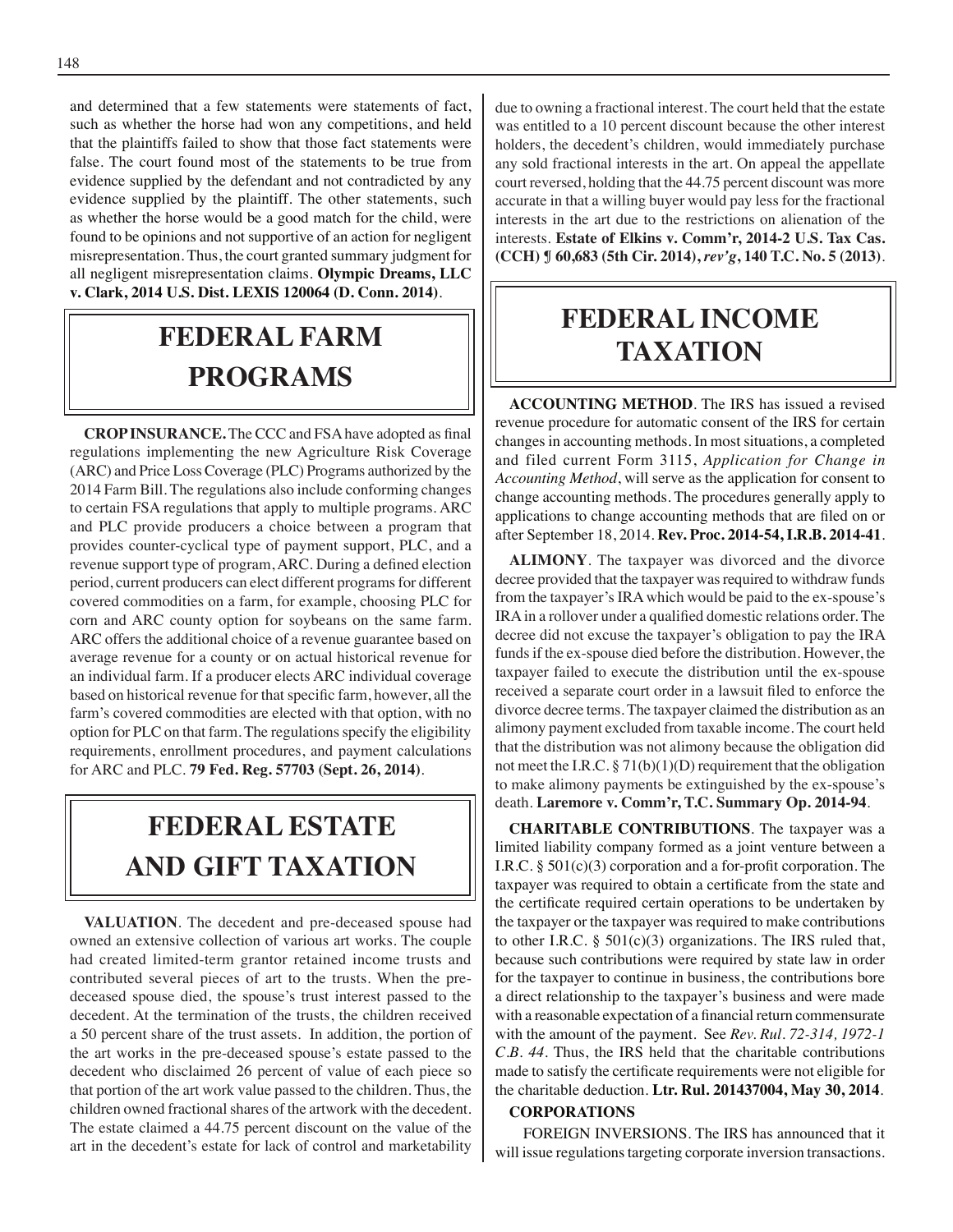The Treasury and the IRS understand that certain inversion transactions are motivated in substantial part by the ability to engage in certain tax avoidance transactions after the inversion that would not be possible in the absence of the inversion. Therefore, the Treasury and IRS will issue regulations that will address transactions that are structured to avoid the purposes of I.R.C. § 7874 and 367 by (1) disregarding certain stock of a foreign acquiring corporation that holds a significant amount of passive assets; (2) disregarding certain non-ordinary course distributions; and (3) providing guidance on the treatment of certain transfers of stock of a foreign acquiring corporation (through a spin-off or otherwise) that occur after an acquisition. The Treasury and IRS also intend to issue regulations that will address certain tax avoidance by  $(1)$  preventing the avoidance of I.R.C. § 956 through post-inversion acquisitions by controlled foreign corporations (CFCs) of obligations of (or equity investments in) the new foreign parent corporation or certain foreign affiliates; (2) preventing the avoidance of U.S. tax on pre-inversion earnings and profits of CFCs through post-inversion transactions that otherwise would terminate the CFC status of foreign subsidiaries and/or substantially dilute the U.S. shareholders' interest in those earnings and profits; and (3) limiting the ability to remove untaxed foreign earnings and profits of CFCs through related party stock sales subject to I.R.C. § 304. Generally, the regulations will apply to acquisitions or transfers of stock completed on or after September 22, 2014. **Notice 2014-52, I.R.B. 2014-42**.

OFFICER COMPENSATION. The taxpayer corporation was solely owned by one person who was an architect and served as president of the corporation. The architect's spouse was the bookkeeper for the business. At the end of the tax year, the spouse issued a check to the architect which represented the remaining profit of the taxpayer. The architect signed and endorsed the check but did not cash it. The spouse recorded the payment as a loan from the architect and the loan was repaid in the following tax year. At the time the check was written, the taxpayer had insufficient funds to cover the check. The architect testified that the taxpayer could have obtained a loan from an unrelated party but decided not to obtain a loan so as to avoid the costs. The taxpayer claimed a deduction for the check as officer compensation. The court upheld the IRS disallowance of the deduction because, during the tax year, the check was not an unconditional transfer of funds in that the architect's use of the funds was restricted to lending the money back to the taxpayer. **Vanney Associates, Inc. v. Comm'r, T.C. Memo. 2014-184**.

**COURT AWARDS AND SETTLEMENTS**. The taxpayer was employed as a waiter in a restaurant. The taxpayer's employment was terminated over a disagreement about the restaurant's eating policy and the taxpayer's medical need to eat more often than allowed by the policy. The taxpayer filed suit under a claim of disability discrimination and alleged that the taxpayer "has suffered, and will continue to suffer, severe emotional distress, anxiety, depression and other consequential damages" The parties reached a settlement, a portion of which was expressly made for lost wages, with the rest in settlement of all claims. The settlement made no mention of any physical injuries to be compensated for by the settlement. The court held

that the settlement proceeds were taxable income because the proceeds were not in compensation for any claimed physical injuries. **Smith v. Comm'r, T.C. Summary Op. 2014-93**.

**DEPRECIATION**. The taxpayer was an LLC which elected to be taxed as a C corporation. The taxpayer hired a tax return preparer to file returns for two tax years. Although the taxpayer placed in service qualified property during the taxable years, the return preparer made the election not to claim the additional first year depreciation deduction for all classes of qualified property placed in service for both years. There was no discussion of the election until after the returns were filed but the taxpayer later decided to revoke the election. The IRS granted an extension of 60 days for the taxpayer to file amended returns with a written statement attached revoking the election. **Ltr. Rul. 201437010, May 30, 2014**.

**HEALTH INSURANCE**. The IRS has published information for taxpayers who might qualify for an exemption from having qualifying health coverage and making a payment. Publication 5172, *Health Coverage Exemptions*, includes information about how taxpayers can receive an exemption. The Affordable Care Act calls for each individual to have qualifying health insurance coverage for each month of the year, have an exemption, or make an individual shared responsibility payment when filing a federal income tax return. A taxpayer may be exempt if the taxpayer: (1) has no affordable coverage options because the minimum amount for annual premiums is more than 8 percent of household income, (2) has a gap in coverage for less than three consecutive months, or (3) qualifies for an exemption for one of several other reasons, including having a hardship that prevents the taxpayer from obtaining coverage or belonging to a group explicitly exempt from the requirement. A comprehensive list of the coverage exemptions is available on www.IRS.gov/ACA. Taxpayers can obtain some exemptions only from the Marketplace in the area where they live, others only from the IRS when they file their income tax return, and others from either the Marketplace or the IRS. Additional information about exemptions is available on the Individual Shared Responsibility Provision web page on www. IRS.gov. The page includes a link to a chart that shows the types of exemptions available and how to claim them. For additional information about how to get exemptions that may be granted by the Marketplace, visit HealthCare.gov/exemptions. **Health Care Tax Tip 2014-19**.

**IRA**. The taxpayer had been employed with the federal government and participated in a civil servant pension plan. The taxpayer retired and the plan informed the taxpayer that the taxpayer could contribute additional funds to the plan to make up for contributions not made while the taxpayer was employed. The taxpayer used funds from a personal IRA to contribute to the pension plan. The taxpayer excluded the IRA distribution from taxable income because the funds were rolled over to the government pension plan. The court held that the contribution to the pension plan was not eligible for rollover treatment because the IRS funds were pre-tax funds and the pension plan treated its funds as after-tax funds. **Bohner v. Comm'r, 143 T.C. No. 11 (2014)**.

**INNOCENT SPOUSE RELIEF**. The taxpayer and former spouse filed joint tax returns while married and in one tax year,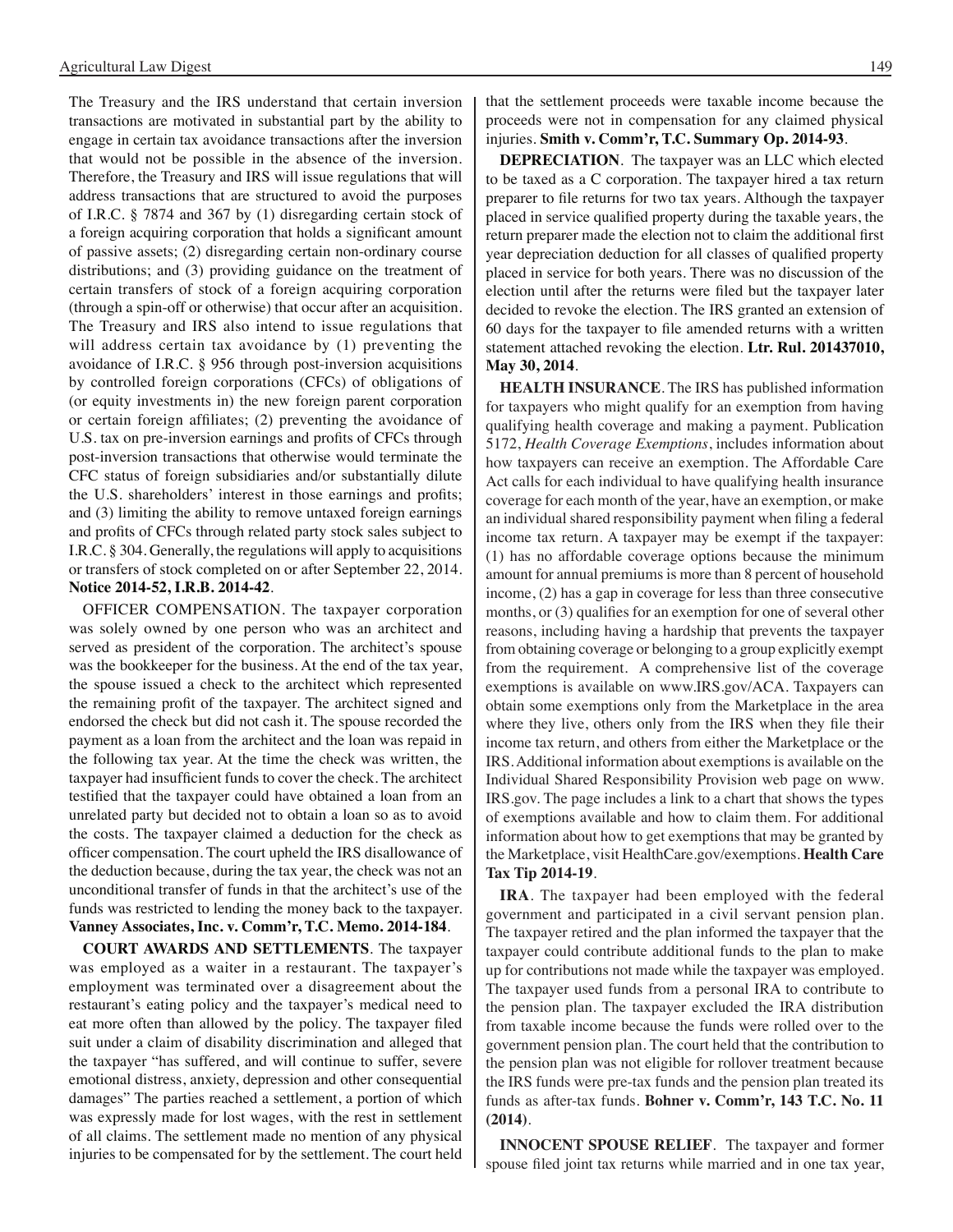the couple had unreported discharge of indebtedness income from a cancelled credit card debt and a cancelled home mortgage equity line of credit. The credit card and mortgage loan were both acquired by the ex-spouse by forging the taxpayer's signature. The taxpayer testified that the taxpayer did not know about the loans and card and did not learn about the cancellation of indebtedness until two years after the return was filed. The court held that the taxpayer was entitled to innocent spouse relief under I.R.C. § 6015(f) for the unpaid taxes attributable to the discharge of indebtedness income. **Pejoski v. Comm'r, T.C. Summary Op. 2014-98**.

The taxpayer sought equitable innocent spouse relief from taxes owed by and attributable to the taxpayer's former spouse. The court looked at the eight factors of *Rev. Proc. 2013-34, 2013- 2 C.B. 397* and found that three factors favored relief: (1) the taxpayer was divorced, (2) the taxpayer has been in compliance with income tax laws, and (3) the taxpayer did not receive a benefit from the unpaid taxes. The court found four factors were neutral: (1) the taxpayer did not claim any mental or physical health problems, (2) the taxpayer has not alleged any abuse or financial control by the ex-spouse, (3) the taxpayer would not suffer financial hardship from payment of the taxes, and (4) the taxpayer did not have a specific legal obligation to pay the taxes because the divorce decree assigned the tax liabilities. The court found one factor which weighed heavily against relief in that the taxpayer had knowledge that the former spouse had not paid any taxes for several years prior to and during the marriage. Although only one factor weighed against allowing relief, the court held that the relief was properly denied by the IRS because (1) the taxpayer knew of the former spouse's long history of tax noncompliance; (2) the taxpayer was actively involved with the former spouse's business activities, which generated the unpaid income tax liability; (3) the taxpayer knew that the former spouse had failed to make estimated tax payments for several years; (4) the taxpayer exercised considerable control over the household finances and decision making; and (5) the taxpayer would not suffer economic hardship if relief were denied. **Ehrmann v. Comm'r, T.C. Summary op. 2014-96**.

In 2007, the taxpayer received two distributions from two retirement accounts. In early 2008, the taxpayer and former spouse separated and they were divorced in June 2008. A joint electronic return was prepared by a tax return preparer and filed in August 2008. The return preparer did not testify. The taxpayer claimed to have not participated in the preparation of or signed the electronic return. The former spouse claimed that the taxpayer did participate in and sign the return, although the spouse claimed no knowledge of the retirement distributions. The electronic return listed the larger distribution but claimed it was rolled over and was not taxable. The taxpayer sought innocent spouse relief from assessment of taxes attributable to the retirement fund distributions. The court found that the former spouse's testimony as to the preparation and signing of the tax return was not credible, particularly the inconsistent testimony that the spouse did not know about the retirement funds distribution yet the spouse included the distribution on the return. The court also noted that there was no evidence that the taxpayer authorized the

filing of an electronic return. Therefore, the court held that the joint electronic return was not valid and no innocent spouse relief could be granted. **Sorrentino v. Comm'r, T.C. Summary Op. 2014-99**.

**INTEREST PENALTY**. The taxpayers, husband and wife, had a net operating loss (NOL) in 2005. The taxpayers decided to carry forward the NOL to 2006 but did not make the election to do so required by I.R.C.  $\S 172(b)(1)$ , (3). The 2006 return had zero taxable income after application of the NOL. The taxpayers changed their minds in 2008 and filed amended returns for 2003 and 2006. On the 2003 amended returns, the taxpayers applied the NOL as a carryback, resulting in an overpayment of the taxes for 2003. On the return, the taxpayers requested that the refund be applied to their 2006 taxes. The 2006 amended return removed the NOL carryforward and applied the 2003 refund. The IRS refused to apply the 2003 refund to the 2006 taxes and the taxpayers paid the new 2006 taxes separately. The IRS assessed interest on the 2006 taxes from the date of the return to the date the taxes were paid. The taxpayers then sought abatement of the interest charged on the 2006 taxes. The court held that the IRS properly refused to abate the interest on the 2006 taxes because there was no action by the IRS which caused any delay in payment of the taxes. The court noted that the whole issue was created by the taxpayers' improper carryforward of the NOL without making the proper election. **Larkin v. Comm'r, T.C. Memo. 2014-195**.

**LEVY**. The taxpayer owned a certificate of deposit which was levied against by the IRS to satisfy a tax obligation of the taxpayer's husband. The taxpayer first sought assistance from the Taxpayer Advocate Service but was unable to obtain help. The taxpayer also filed an administrative claim but it was denied. More than nine months after the levy, the taxpayer filed a suit in the Tax Court for wrongful levy. The IRS argued that, because the taxpayer had not filed a request for return of the property within nine months after the levy, the nine month statute of limitations under I.R.C. §§ 7426(i), 6532(c)(1) on suits for wrongful levy applied. The court agreed and dismissed the suit. **United States v. Estate of Reitano, 2014-2 U.S. Tax Cas. (CCH) ¶ 50,442 (D. Mass. 2014)**.

**LIKE-KIND EXCHANGES**. The taxpayer operated an equipment rental business and established an I.R.C. § 1031 like-kind exchange program (LKE Program), as permitted under *Rev. Proc. 2003-39, 2003-1 C.B. 971*. The LKE Program used a qualified intermediary and used a first-in first-out methodology for choosing equipment to be replaced. However, after an audit, the IRS determined that some of the chosen equipment was not eligible for like-kind exchange treatment. The taxpayer asserted that it had other previously unmatched replacement properties which it should match with the eligible relinquished properties. For these other assets, which were acquired within the relevant 45 day identification period, there is no eligibility issue.The taxpayer argued that I.R.C. § 1031 *requires* the taxpayer to re-match the eligible relinquished properties to the other previously unmatched eligible replacement properties. In a Chief Counsel Advice letter, the IRS ruled that, because the like-kind exchange treatment is not elective and the taxpayer's LKE program otherwise met all the requirements of I.R.C. § 1031, the taxpayer met the requirements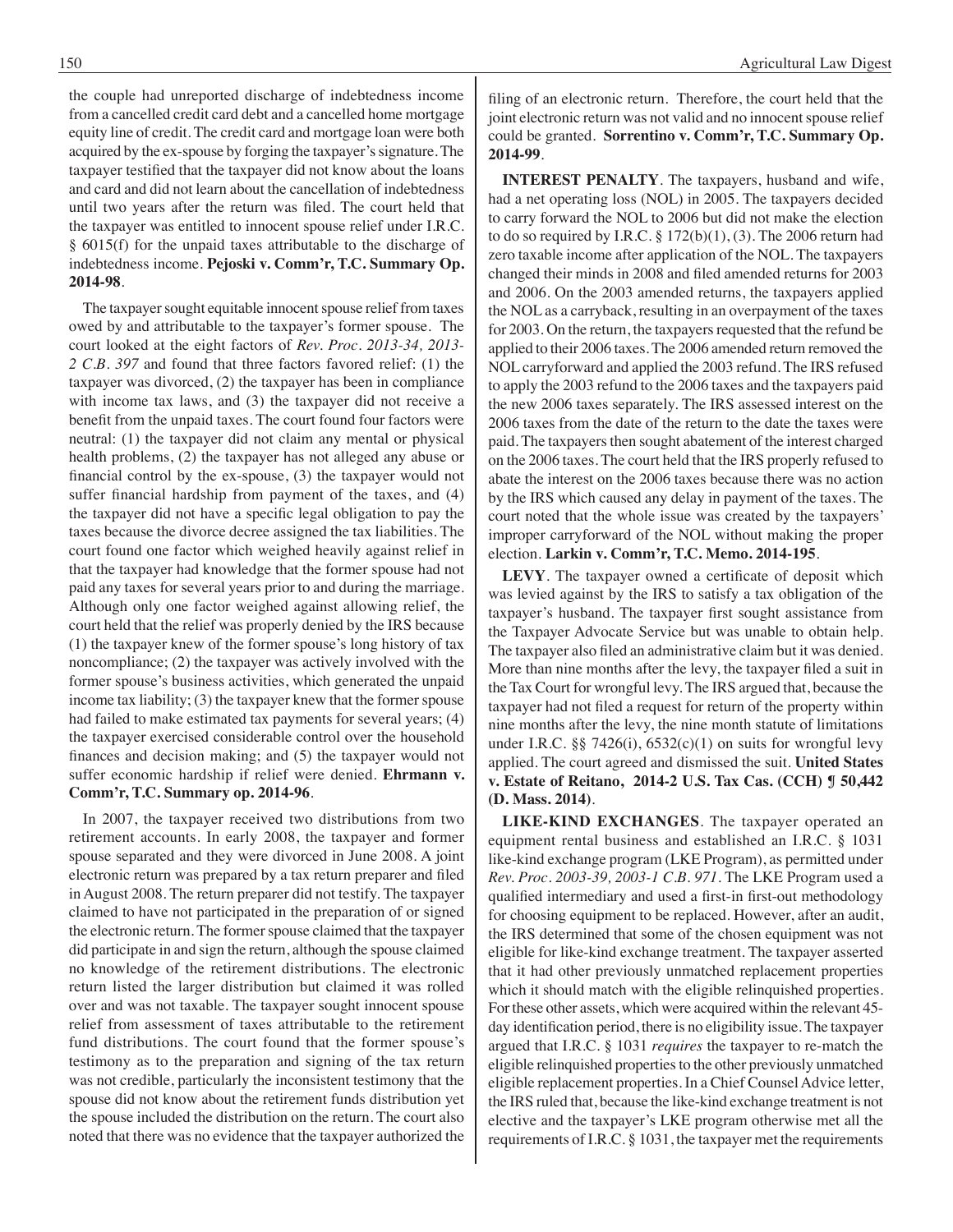by selecting other eligible exchange properties, even after the return was filed with the original ineligible properties. **TAM 201437012, April 18, 2014**.

#### **PARTNERSHIPS**.

ELECTION TO ADJUST BASIS. The taxpayer was a limited liability company which elected to be taxed as a partnership. The taxpayer sold several items of nondepreciable property over three years and also made distributions to one of the two partners in excess of the partner's adjusted basis in its partnership interest. The taxpayer hired tax advisors to file the tax returns for those three years but the advisors failed to make the I.R.C. § 754 election to adjust the basis of partnership assets. The IRS granted the taxpayer an extension of time to file amended returns with the election. **Ltr. Rul. 201438008, April 30, 2014**.

**PENSION PLANS**. The IRS has issued guidance for allocating pretax and after-tax amounts among disbursements from a qualified plan, under I.R.C. § 403(b) or 457(b), to several destinations, such as a regular IRA and a Roth IRA. **Notice 2014-54, I.R.B. 2014-14**.

The IRS has issued proposed regulations under I.R.C. § 402A which would limit the applicability of the requirement in Treas. Reg. § 1.402A-1, Q&A-5(a), applicable to distributions from designated Roth accounts that "any amount paid in a direct rollover is treated as a separate distribution from any amount paid directly to the employee." Under the proposed regulations, that separate distribution requirement would not apply to distributions made on or after the applicability date of the Treasury decision finalizing the proposed regulations. The applicability date of the regulations is proposed to be January 1, 2015. However, in accordance with I.R.C. § 7805(b)(7), taxpayers are permitted to apply the proposed regulations to distributions made before the applicability date, so long as such earlier distributions are made on or after September 18, 2014. **79 Fed. Reg. 56310 (Sept. 19, 2014)**.

#### **S CORPORATIONS**

ELECTING SMALL BUSINESS TRUST. The taxpayer was an S corporation and stock had been transferred to a trust which qualified as a electing small business trust (ESBT). However, the taxpayer mistakenly filed an election to qualify the trust as a qualified subchapter S trust. The taxpayer treated the trust as an ESBT. The IRS ruled that the error did not terminate the S corporation election and granted an extension of time to file the proper election. **Ltr. Rul. 201438015, April 23, 2014**.

**TRAVEL EXPENSES**. The IRS has issued a notice which provides the 2014-2015 special *per diem* rates for taxpayers to use in substantiating the amount of ordinary and necessary business expenses incurred while traveling away from home. The special transportation industry meal and incidental expenses (M&IE) rates are \$59 for any locality of travel in the continental United States and \$65 for any locality of travel outside the continental United States (CONUS). The rate for the incidental expenses only deduction is \$5 per day for travel inside or outside the Continental United States. The *per diem* rates in lieu of the rates described in *Notice 2012-63, 2012-2 C.B. 496* (the *per diem* substantiation method) are \$259 for travel to any high-cost locality and \$172 for travel to any other locality within CONUS. The amount of the \$259 high rate and \$172 low rate that is treated as paid for meals for purposes of I.R.C. § 274(n) is \$65 for travel to any high-cost locality and \$52 for travel to any other locality within CONUS. The per diem rates in lieu of the rates described in *Notice 2012-63* (the meal and incidental expenses only substantiation method) are \$65 for travel to any high-cost locality and \$52 for travel to any other locality within CONUS. **Notice 2014-57, I.R.B. 2014-41**.

The taxpayer was employed as a pastor and was required to travel to hospitals, funerals, Bible study sessions, and homes belonging to members of his congregations. In addition to pastoral duties, the taxpayer was also required to attend church conference meetings. The church had a policy of reimbursing the taxpayer for all churchrelated travel costs. The taxpayer submitted requests to the church for reimbursement of travel costs but the taxpayer testified that the church did not have enough funds to reimburse the taxpayer for non-conference travel. The court held that the taxpayer was entitled to a deduction for the unreimbursed travel costs because the church refused to pay those costs. **Monsalve v. Comm'r, T.C. Summary Op. 2014-91**.

### **Nuisance**

**RIGHT-TO-FARM**. The defendant owed a three acre rural property which had been a quarry but was used by the defendant to mulch raw materials, including tree stumps, yard waste, and logs transported to the property. The plaintiff township sought an injunction against the mulching operation as violating the township ordinance which required a minimum of five acres for a commercial operation. The defendant argued that the Pennsylvania Right-to-Farm Act, 3 Pa. C.S. § 315(a), prohibited the injunction. The court held that the mulching operation did not qualify as a forestry use or a farming/nursery use because the operation did not mulch raw materials produced on the property. **Tinicum Township v. Nowicki, 2014 Pa. Comm. LEXIS 440 (Penn. Comm. Ct. 2014)**.

### **Agricultural tax seminars**

#### **by Neil E. Harl**

On the back cover, we list the agricultural tax seminars coming up in early October 2014. Here are the cities and dates for the other seminars this fall:

 **October 13-14, 2014 -** Ramada Hotel, Hutchinson, KS  **November 24-25, 2014** - Adams State Univ., Alamosa, CO Each seminar will be structured the same as the seminars listed on the back cover of this issue. More information will be posted on www.agrilawpress.com and in future issues of the *Digest*.